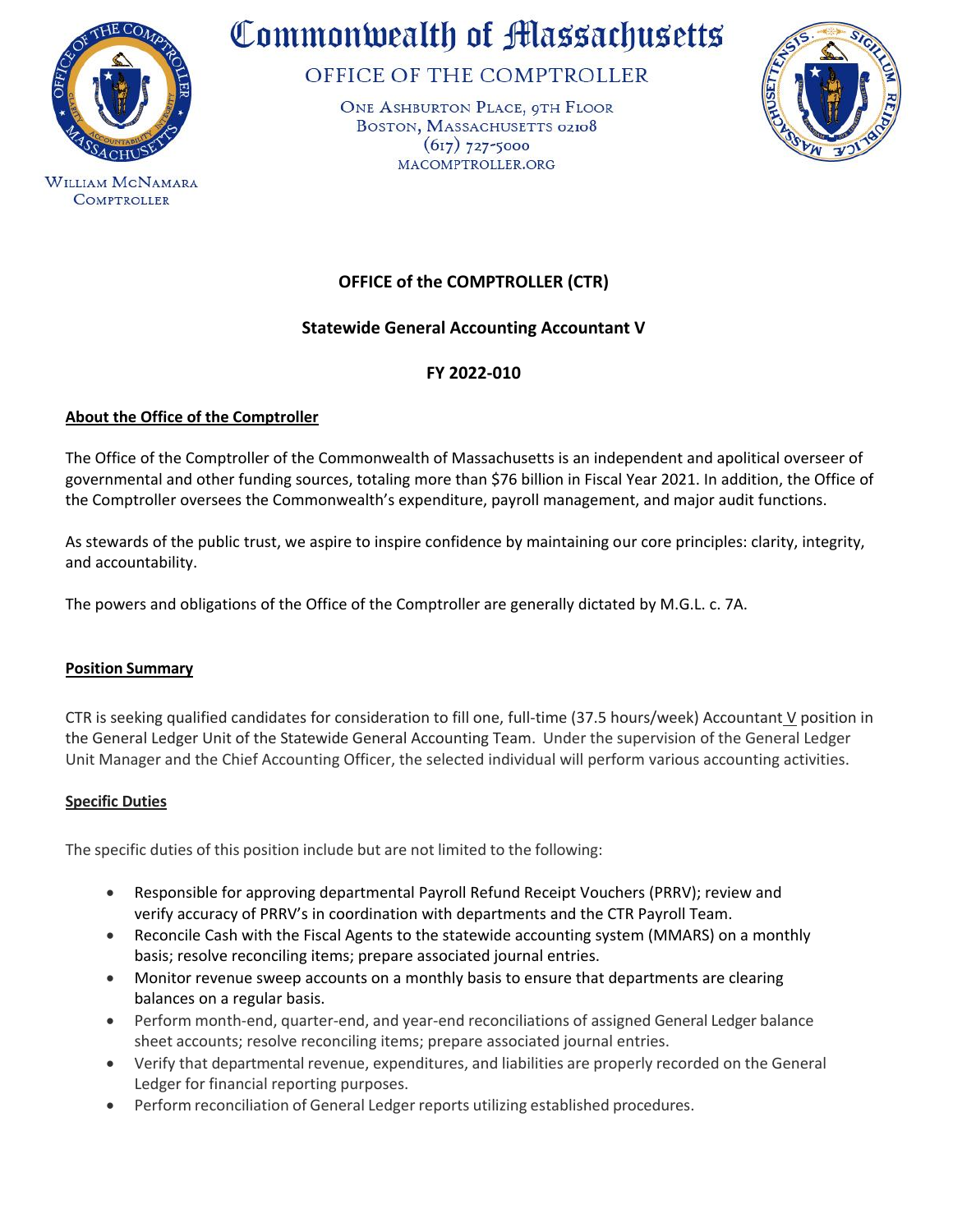Accountant V FY22-10 Posting April 26, 2022

- As directed, analyze accounting activity that is causing reconciliation issues between budget accounts and the General Ledger.
- Prepare standard journal voucher entries as needed.
- Process Cash Deposits at year-end to ensure accurate recording into the proper Fiscal Year
- Provide technical support for fiscal year closing (June 30) and opening (July 1), and during accounts payable period (July and August)
- Assist with the year-end closing and opening balances on the General Ledger
- Develop queries against a warehouse solution such as the Commonwealth Information Warehouse (CIW).
- Develop and maintain databases.
- Support statewide reporting requirements.
- Interact cooperatively and professionally with colleagues at the Comptroller's Office and other state departments and agencies.
- Actively assist Unit and Bureau Leadership with cross training, knowledge transfer, disaster recovery, risk assessment and internal control review.
- Assist in annual updates of bureau procedures.
- Ability to work independently to accomplish tasks.
- Ability to work with other team members in a dynamic work environment.
- Ability to work with multiple and changing priorities.
- Excellent communication skills both verbal and written.
- Ability to understand and apply pertinent state/federal laws, rules and regulations.
- Ability to be flexible and adapt to process change
- Highly proficient with Microsoft Word, Access, and other query tools including SQL.
- All employees of CTR may be asked to engage in other administrative or fiscal process assignments on an as needed basis.

# **Minimum Entrance Requirements:**

Applicants must have at least (A) five years of full-time, or equivalent part-time experience in accounting or auditing, of which (B) at least three years must have been in a supervisory, administrative or managerial capacity or

(C) any equivalent combination of the required experience and the substitutions below.

# **SUBSTITUTIONS:**

I. An Associate's degree with a major in accounting, business administration or business management may be substituted for a maximum of one year of the required (A) experience.\*

II. A Bachelor's or higher degree with a major in accounting, business administration or business management may be substituted for a maximum of two years of the required (A) experience.\*

III. A Graduate degree with a major in accounting, business administration or business management may be substituted for a maximum of two years of the required (A) experience and one year of the required (B) experience.

\*Education toward such a degree or diploma will be prorated on the basis of the proportion of the requirements actually completed.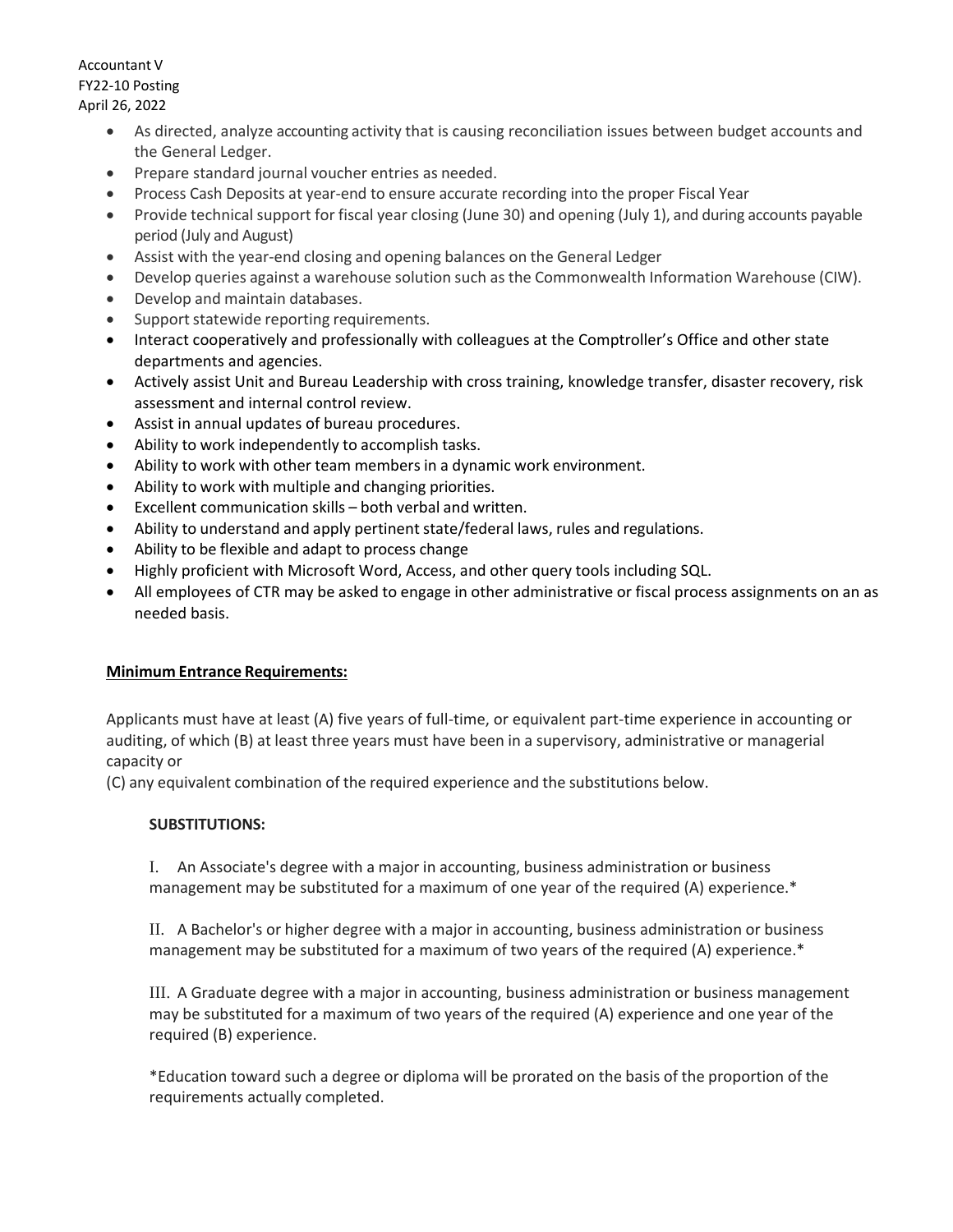#### **Preferred Qualifications:**

- Bachelor's degree or higher in business management or business administration with a concentration in accounting.
- Professional certification: Certified Government Financial Manger (CGFM) or Certified Public Accountant (CPA).
- Advanced Microsoft Excel user: demonstrated ability to create spreadsheets that incorporate advanced Excel features and formulas
- Working knowledge of the Massachusetts Management Accounting and Reporting System (MMARS) or experience with other complex, enterprise ERP system.
- Working knowledge of the Commonwealth Information Warehouse (CIW) or other warehouse solution.

# **Bargaining Unit / Salary Range** NAGE UNIT 6 / Grade 14: \$66,682.98 - \$96,585.32

As per the Unit 6 Collective Bargaining Agreement between the Commonwealth of Massachusetts and the National Association of Government Employees. The range is based upon a series of steps. Any potential offer is determined based upon an analysis of the minimum entrance requirements, the candidate's relevant work experience and educational achievement level.

#### **Benefits Package:**

CTR is pleased to offer a comprehensive benefits package to its employees. The specific components and eligibility may vary based upon position classification, hours worked per week and other variables. Therefore, specific benefits for this position may be discussed as part of the interview and offer process.

The overall benefits available include paid vacation, sick and personal leave time, health, dental and vision insurance through the Commonwealth's Group Insurance, and optional pre-tax Health Savings Account plans. Details of the various plans and the cost split between employer and employee may be reviewed by looking at the Group Insurance website, [https://www.mass.gov/orgs/group-insurance](https://www.mass.gov/orgs/group-insurance-commission)[commission](https://www.mass.gov/orgs/group-insurance-commission) and/or as part of the interview process.

CTR employees also participate in the Commonwealth's State Retirement Plan, which may become a Defined Benefit Plan for those that both vest and subsequently retire from State service. Follow this link for additional retirement information: <http://www.mass.gov/treasury/retirement/state-board-of-retire/>

In addition, CTR provides employees the opportunity to elect life insurance, long term disability insurance, deferred compensation savings, tuition remission, pre-tax commuter account plans, along with other programs.

# **CTR Hybrid-Work Model**

CTR began operating its hybrid work model on November 1, 2021. Under this policy, employees are currently required to work a minimum of four business days per month (two set by management and two set by the employee) on-site at CTR's Boston office and may work remotely the remainder of the time at a location approved by their supervisor, so long as they comply with the requirements of the telework policy. Under this policy, all employees must be able to report to the Boston office with little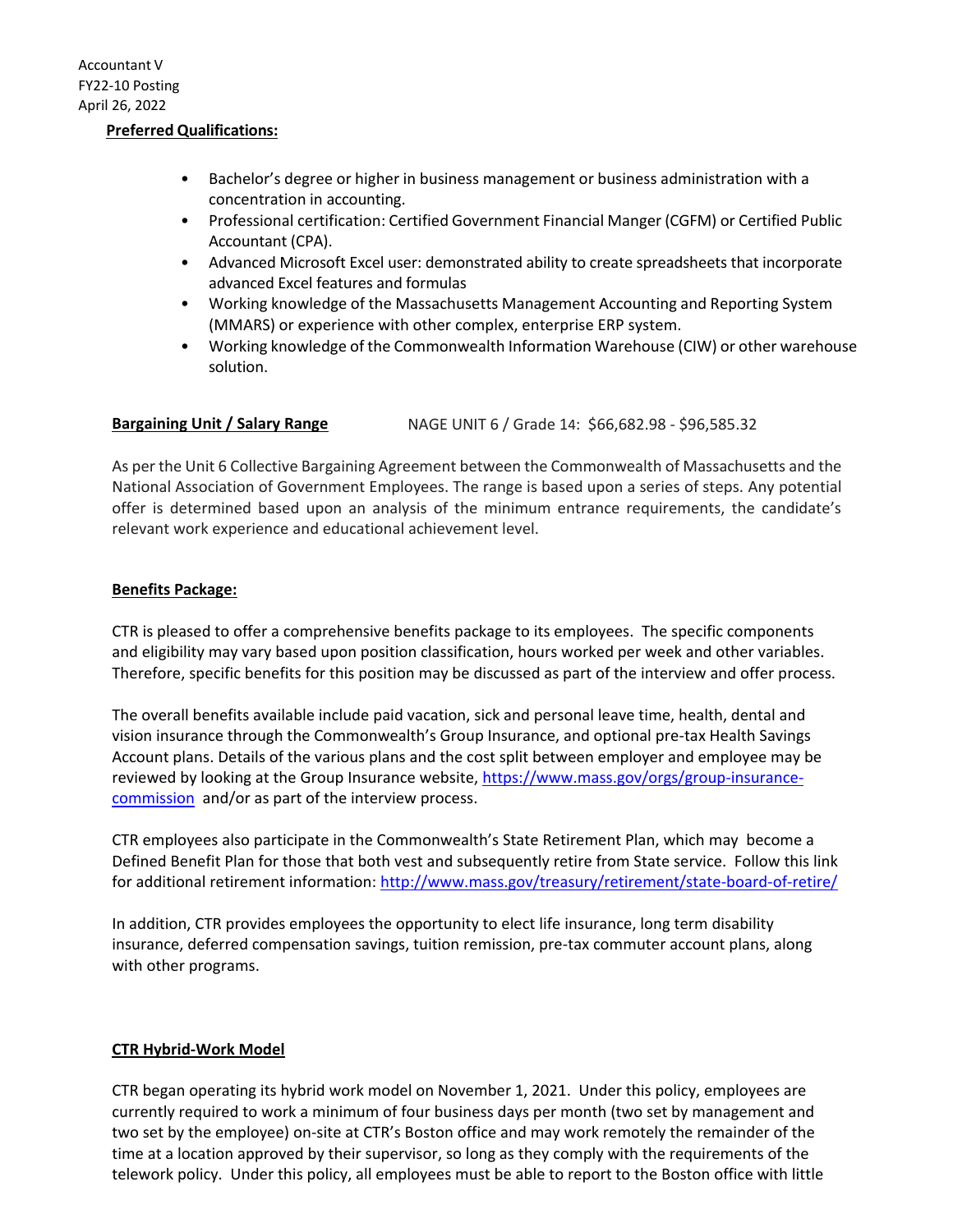Accountant V FY22-10 Posting April 26, 2022

> or no notice, even including the same workday should an exigent circumstance arise. Therefore, a reasonable proximity to the office is necessary. CTR does not reimburse for employees to travel to the office.

In addition, the successful candidate may be required to work primarily on site in Boston during the initial training and orientation period and/or for certain positions a primarily on-site role may be necessary.

# **COVID-19 Vaccination Requirement**

The successful applicant will be required to have received the full required regimen of vaccine doses of a COVID-19 vaccine (two doses of the Pfizer/Moderna vaccine or one dose of the Johnson & Johnson vaccine) prior to their start date, and may be required to demonstrate that they continue to maintain COVID-19 vaccination boosters in accordance with updated public health recommendations or policies that may be adopted by the Office of the Comptroller (e.g., staff shall obtain all recommended boosters.)

Applicants who request to be exempt from the requirement for COVID-19 vaccination due to a documented medical condition that makes vaccination medically contraindicated or based on a sincerely held religious beliefs must obtain approval for such an exemption from the Office of the Comptroller before their start date.

Details relating to how to comply with this requirement which includes weekly testing may be discussed with CTR's Chief Human Resources Officer during the selection process.

# **Commitment to Diversity:**

CTR is committed to building a diverse staff at all levels across its entire agency.

# CTR IS AN EQUAL OPPORTUNITY/AFFIRMATIVE ACTION EMPLOYER

# **Application Process:**

The Office of the Comptroller encourages interested candidates that meet the minimum entrance requirements and qualifications to apply for this position.

Interested candidates must submit their materials electronically, by **E-mail** no later than 5:00 pm, on **May 13, 2022.** 

Submissions should include the following**:**

- a cover letter; and
- resume.

Candidates chosen to advance to a second-round interview will also be required to submit: